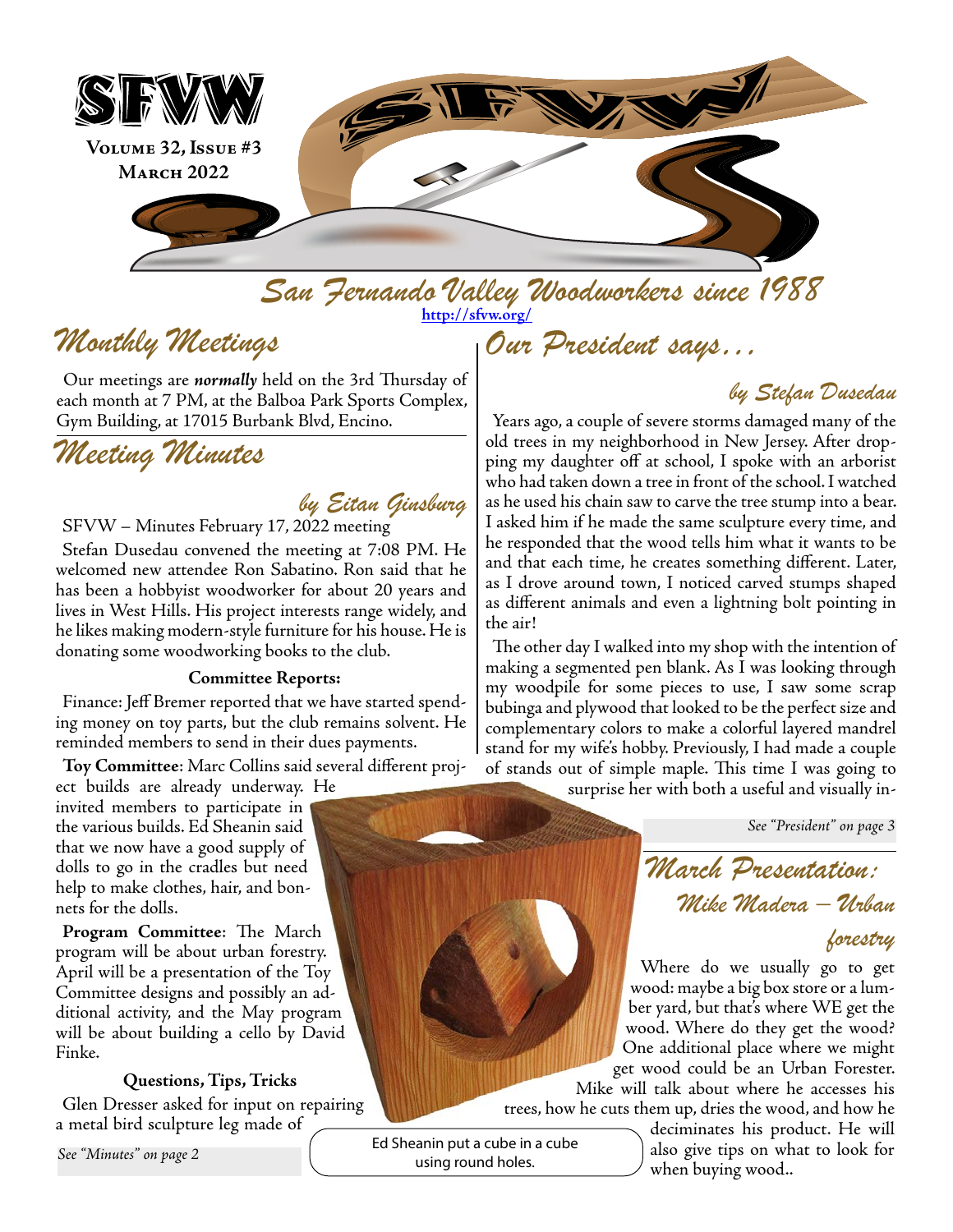# *Who We Are*

The club was formed in 1988 for the purpose of enhancing skills, providing information and sharing the joys of working with wood. The membership reflects a cross section of woodworking interests and skill levels - both hobbyist and professionals. Annual dues are \$35. Full-time student dues are \$15.

#### *"Minutes" from page 1*

pot metal. It was suggested to drill a ¼" hole in both sides of the leg and use epoxy to glue in a short length of ¼" drill rod.

Levon Goganian explained how he used short spacers made from ¼˝ drill rod to set the proper depth of the nails he used in his electric Christmas wreath.

### **Show & Tell**

Chuck Nickerson showed a "yikes" picture of how trying to cut a round piece of wood (unsupported) on the

bandsaw resulted in a mangled blade.

Ben Levinson showed a series of photos documenting the steps to make a wooden bodied plane that he did at Jeff Bremer's last plane workshop. Jeff Bremer offered to lead another wooden plane-making workshop.



Gary Coyne showed how he uses spacer blocks on his "Ultimate Benchtop Mortise System" to simplify and speed up cutting multiple mortises for a project on his benchtop mortiser, including different depths for a haunched mortise.



Ed Sheanin described how he made a "cube within a cube," making a series of incremental cuts with a Forstner bit until the inner cube is almost detached, then finishing the

*Club Officers*

| President:                         | Stefan Dusedau (201) 310-4877    |  |                             |
|------------------------------------|----------------------------------|--|-----------------------------|
|                                    |                                  |  | <u>sdusedau@gmail.com</u>   |
| Program Chair:                     | Glen Dresser                     |  | $(818)$ 980-34932           |
|                                    |                                  |  | gombd@aol.com               |
| Secretary:                         | Eitan Ginsburg (818) 469-8939    |  |                             |
|                                    | eitan.ginsburg@gmail.com         |  |                             |
| Treasurer:                         | Jeff Bremer.                     |  | $(310)$ 740-6892            |
|                                    |                                  |  | jabremer@msn.com            |
| Photographer                       | Calvin Sov                       |  | $(714)$ 457-8910            |
|                                    |                                  |  | calvin_sov@yahoo.com        |
| Publisher:                         | Gary Coyne                       |  | $(626)$ 799-4196            |
|                                    |                                  |  | gary@thecoynes.com          |
| Librarian:                         | Grant Christensen (818) 240-6767 |  |                             |
|                                    |                                  |  | gwc7@att.net                |
| Web Master:                        | Ed Sheanin                       |  | $(818)$ 346-6732            |
|                                    |                                  |  | ed@sheanin.com              |
| Toy Chair:                         | Jim Kelly                        |  | $(323)$ 254-0837            |
|                                    |                                  |  | jimkelly@earthlink.net      |
| Toy Distribution: Sheila Rosenthal |                                  |  | 818-653-4847                |
|                                    |                                  |  | <u>sheiladeee@yahoo.com</u> |
| Refreshments:                      | Open                             |  | $(626) 666 - 6666$          |
|                                    |                                  |  | needone@needy.com           |
|                                    |                                  |  |                             |

separation with a knife. He said that with careful planning, you could also do a "cube within a cube within a cube." [Ed: See first page for image.]



Eitan Ginsburg showed the Little Free Library he built and installed in front of his house, using mostly scrap and materials on hand.

### **February Program: Pen Turning, by Stefan Dusedau**

Stefan introduced a video he made showing his process of turning a pen on a lathe. This example used an Executive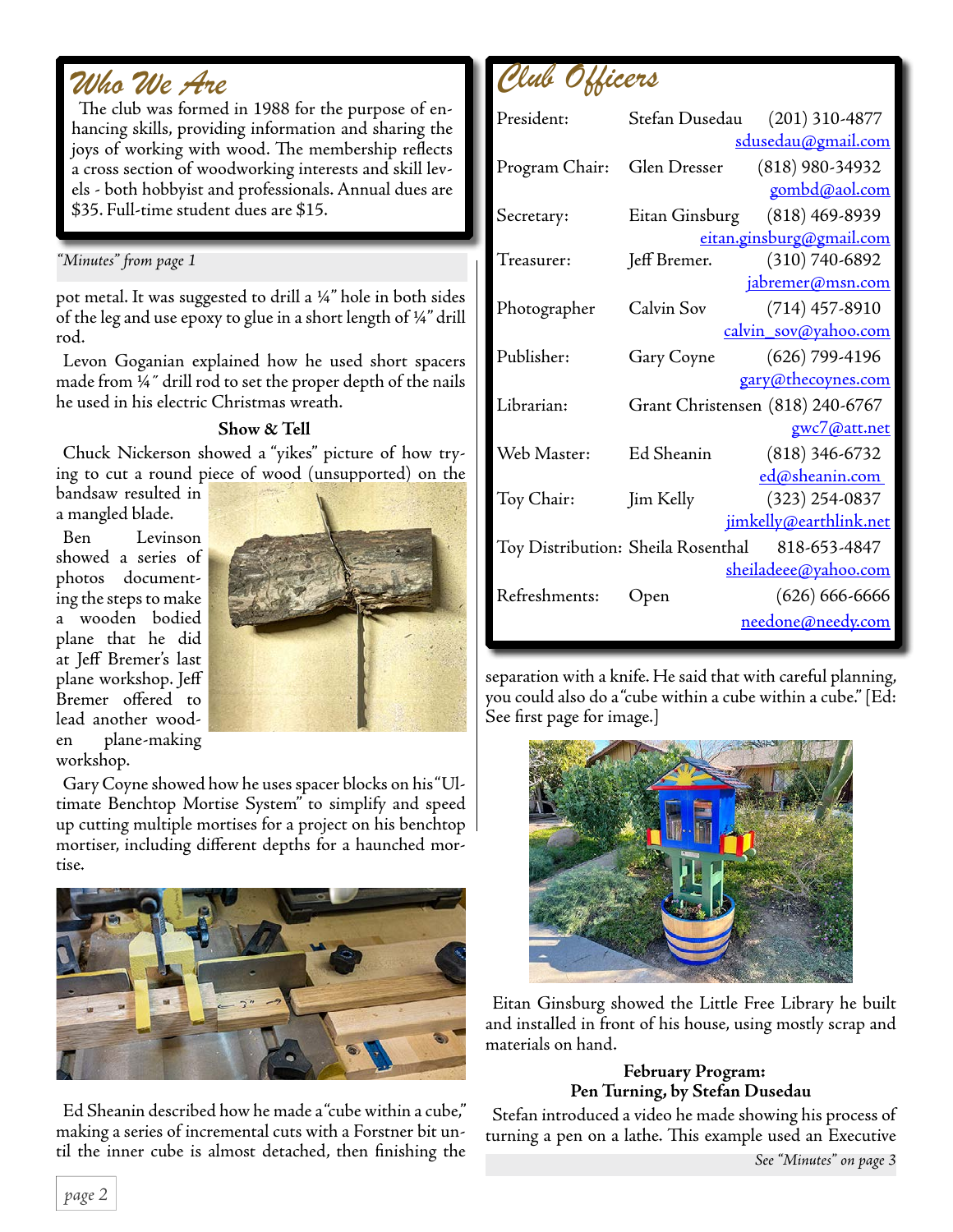# *From the web*

ɵ **Don't have a Jointer? Try this: Thickness Planer Jointing Sled** <https://tinyurl.com/43h3h9mj>

ɵ **Working with Epoxy [A good primer]** <https://tinyurl.com/2p82hr37>

ɵ **Router Depth Setter [A jig to make it easy to set the depth]**  <https://tinyurl.com/2kmt5yda>

ɵ **A Table Saw Trick So Crazy, It's Genius! (After watching this you'll be checking the left edge of your table saw.)** <https://tinyurl.com/y7nvn6v5>

ɵ **Why the CENTER of your saw blade matters so much!** <https://tinyurl.com/48fy356a>

ɵ **Woodturning - The Twist!!** <https://tinyurl.com/2p8u9hcs>

ɵ **Optical Illusion Cutting Board - How It's Made - 4K** <https://tinyurl.com/mssmucre>

ɵ **Master the Houndstooth Dovetail Joint** <https://tinyurl.com/3fncdm6s>

ɵ **The Real Truth About Block Planes (and a whole bunch of Block Plane tips)** <https://tinyurl.com/3crh9833>

#### *"President" from page 1*

teresting stand. My brain had made a jump from the purely practical, to a more creative side.

We get inspiration from different influences, and the wood itself can move us in a direction that wasn't originally intended. How often does this happen to you? You may find that you end up working on a project other than you planned. I think this is just the nature of the beast of woodworking and any creative endeavor. Staying flexible can allow the creative process to take hold, and can make your time in the shop a lot more fun.

Happy Woodworking, Stefan

#### **Hey Folks, Dues Time is Coming up**

**We may still be having our meetings in the Zoom desert but we do have expenses for toys and parts.** 

Annual dues are \$35. Full-time student dues are \$15.

Pay via Venmo - @Jeffrey-Bremer-2 Pay via Zelle - 310-740-6892 Make a check to Jeff Bremer and mail it to: 3381 McLaughlin Ave. Los Angeles, CA 90066

ɵ **How To Choose Lumber For Your Project** <https://tinyurl.com/34hv2c8k>

ɵ **Top 5 Chair Repair Mistakes to Avoid** <https://tinyurl.com/44uz7bu3>

ɵ **14 Practical Steps to Designing Furniture** <https://tinyurl.com/7zw3c8zx>

ɵ **Is Japan slowly killing western-style saws?** <https://tinyurl.com/2p827sjj>

ɵ **Forstner Bits Basics** <https://tinyurl.com/2p8ww9vy>

ɵ **This router technique blew my mind- but it works!!! (Contrasting woods in a curve)** <https://tinyurl.com/mr2xy8p7>

ɵ **Fender Washers for Mounting Pictures** <https://tinyurl.com/mp23cp6s>

ɵ **How Plywood Is Made In Factories?** <https://tinyurl.com/49jfysc7>

ɵ **Manufacturing plywood boards: then and now** <https://tinyurl.com/mrx4uybs>

ɵ **Amazing Plywood Manufacturing Process! Extremely Fastest Large Woodworking Machinery** <https://tinyurl.com/2667h9fu>

ɵ **5 steps for easy woodworking card/cabinet scraper sharpening**

<https://tinyurl.com/5n83xmay>

ɵ **Cabinet Scraper – How to use and Sharpen** <https://tinyurl.com/29mfx5a7>

#### *"Minutes" from page 2*

Twist pen kit from Rockler and a piece of thuya burl for the body. He showed how he lays out all the parts and the blank. He cuts the blank to 1/8" more than the length of the pen tube. Stefan drills the hole for the tube on the lathe rather than a drill press to get better centering and deeper drilling depth. He feeds the drill bit into the blank slowly and cleans off the bit and the hole frequently. He plugs one end of the tube with dental wax and cleans the outside of the tube with denatured alcohol (DNA). He uses 5-minute epoxy for gluing in the tube. He inserts the tube with epoxy on it from each end, twisting it to ensure good glue coverage.

After the glue cures, he mills the ends square to the tube. He inserts the pen mill into a drill press and holds the blank with a pair of pliers, feeding it into the mill while the drill press is running, just so that it meets the brass tube. He doesn't clamp the blank in a vise to avoid milling the

*See "Minutes" on page 4*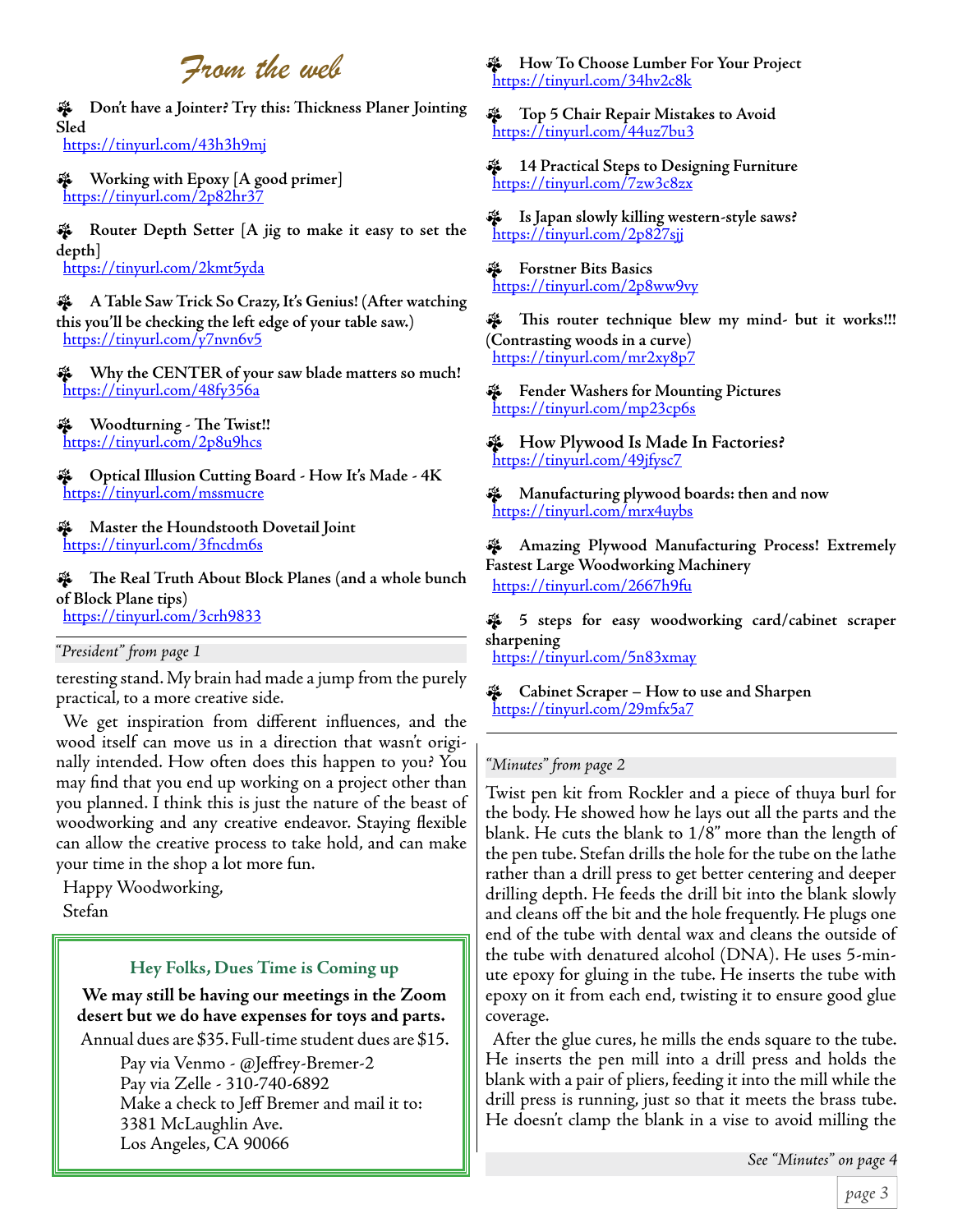### *Upcoming Wood-related Events & Important News*

*from Jim Kelly*

in the November – February 2022 issue of Woodworker mation at: <u>www.woodsymphony.com</u>. West and may be of interest:

*Woodworker West is a great source of events, sources, and items of interest for woodworkers of all types and abilities focusing on places in the Western US. For more information go to* [http://www.woodwest.com.](http://www.woodwest.com)

**The following items of potential interest were found in the March – April 2022 issue of Woodworker West:**

**Thru April 3:** Palm Springs Museum of Art is showing The Modern Chair exploring the design of chairs throughout the 20th century. More information at: **[www.psmuse](http://www.psmuseum.org)**[um.org.](http://www.psmuseum.org)

**March 1 – 31:** The online gallery, Wood Symphony, presents Turned and Sculpted Wood. More information at: [www.woodsymphony.com](http://www.woodsymphony.com).

**March 12:** The Bay Area Woodturners will have virtual demos with Jim Echter,; Stuart Batty. More information at: [www.bayareawoodturners.org](http://www.bayareawoodturners.org).

**April 5 – 7:** National Hardware Show will return live in Las Vegas. More information at: **[www.nationalhardware](http://www.nationalhardwareshow.com)**[show.com.](http://www.nationalhardwareshow.com)

**April 9:** The Bay Area Woodturners will have virtual demos with Stuart Batty. More information at: **[www.](http://www.bayareawoodturners.org)** [bayareawoodturners.org](http://www.bayareawoodturners.org).

**May 14:** The Bay Area Woodturners will have virtual demos with Phillip Greenwood. More information at: [www.bayareawoodturners.org](http://www.bayareawoodturners.org).

**June 1 – 30:** The online gallery, Wood Symphony, pres-

*"Minutes" from page 3*

end off-square.

He mounts the blank on the lathe using "between centers" adapters (he got his from Penn State) directly in the head and tailstocks and puts the pen sizing bushings onto the adapters. (He has found that the standard 7mm mandrel can bend and result in an oval rather than round turning.) He sets the tool rest just below the center of the blank and runs the lathe at 2000-2500 rpm. He rounds over the blank with freshly sharpened tools then finishes the final shape with a skew chisel used as a scraper. Because the adapters/centers can sink into the Morse tapers while turning, he will occasionally check and tighten up the assembly. He said that if the bushings aren't perfectly circular, you can rotate them slightly to compensate, then finish the turning.

He sands the pen body at 900 rpm, using increasing grits of sandpaper, usually going up to 600 grit. He will go up to 1500 or 1800 grit on some woods and even higher on plastics. He uses a rubber backer behind the sandpaper to

The following events and announcements were found ents "Inside the Box." Entry deadline May 15. More infor-

**June 3 – 5:** National Association of Music Merchants will hold the 2022 NAAM Show at the Anaheim Convention Center. More information at: [www.namm.org.](http://www.namm.org)

**June 8 – July 4:** The Design in Wood exhibition will return to the San Diego County Fair. More than 350 entries are expected. The entry deadline is April 29. More information at: [www.sdfair.com](http://www.sdfair.com) or [www.sdfwa.org.](http://www.sdfwa.org)

**June 23 – 26:** After two years of virtual gatherings, the American Association of Woodturners is planning an inperson 37th Annual Symposium in Chattanooga, TN. More information at: [www.woodturner.org](http://www.woodturner.org).

**July 2 – 3:** Southern California Woodturners Expo at the Marriott Hotel in Anaheim. Focusing on pen turning, features demos, vendors, and prizes. More information at: [www.socalturnersexpo.com.](http://www.socalturnersexpo.com)

**July 15 – August 14:** 32nd annual Fine Arts Woodworking Show takes place at the Orange County Fairgrounds in Costa Mesa. Entry deadline May 27. More information at: 2022-Woodworking.pdf [\(amazonaws.com\)](http://amazonaws.com).

**July 15 – 31:** California State Fair will also have a woodworking competition. Not a lot more information at: [www.](http://www.castatefair.org) [castatefair.org.](http://www.castatefair.org) Need to wait until it is closer if interested.

**September 1 – 30:** The online gallery, Wood Symphony, presents "Small Treasures." The entry deadline is August 15. More information at: [www.woodsymphony.com.](http://www.woodsymphony.com)

**December 1 – 31:** The online gallery, Wood Symphony, presents "Art of Giving." The entry deadline is November 15. More information at: [www.woodsymphony.com.](http://www.woodsymphony.com)

avoid slight finger grooves. He sands with the grain with the lathe off between grits to remove the scratch pattern. He also wipes down the blank with DNA between grits to remove residue. On most woods, he uses Ozzie Oil friction polish, a few drops for each coat, and applies at least four coats, burnishing with a paper towel.

Finally, he makes sure the ends and inside of the tube are clean and smooth, then pushes the parts into the tube and blank, following the pen kit instructions. He uses a Milescraft pen press for this. He has not been satisfied with other pen presses.

In the discussion following his presentation, Stefan said that turning from the center to either end helps avoid chipping the end of the blank. The large end mill he uses (an Ultra Shear with carbide insert) can be purchased from Woodpeckers, but it is expensive. He doesn't like using CA glue for a finish because of the harmful fumes it emits, because the finish can crack over time, and because it is easy